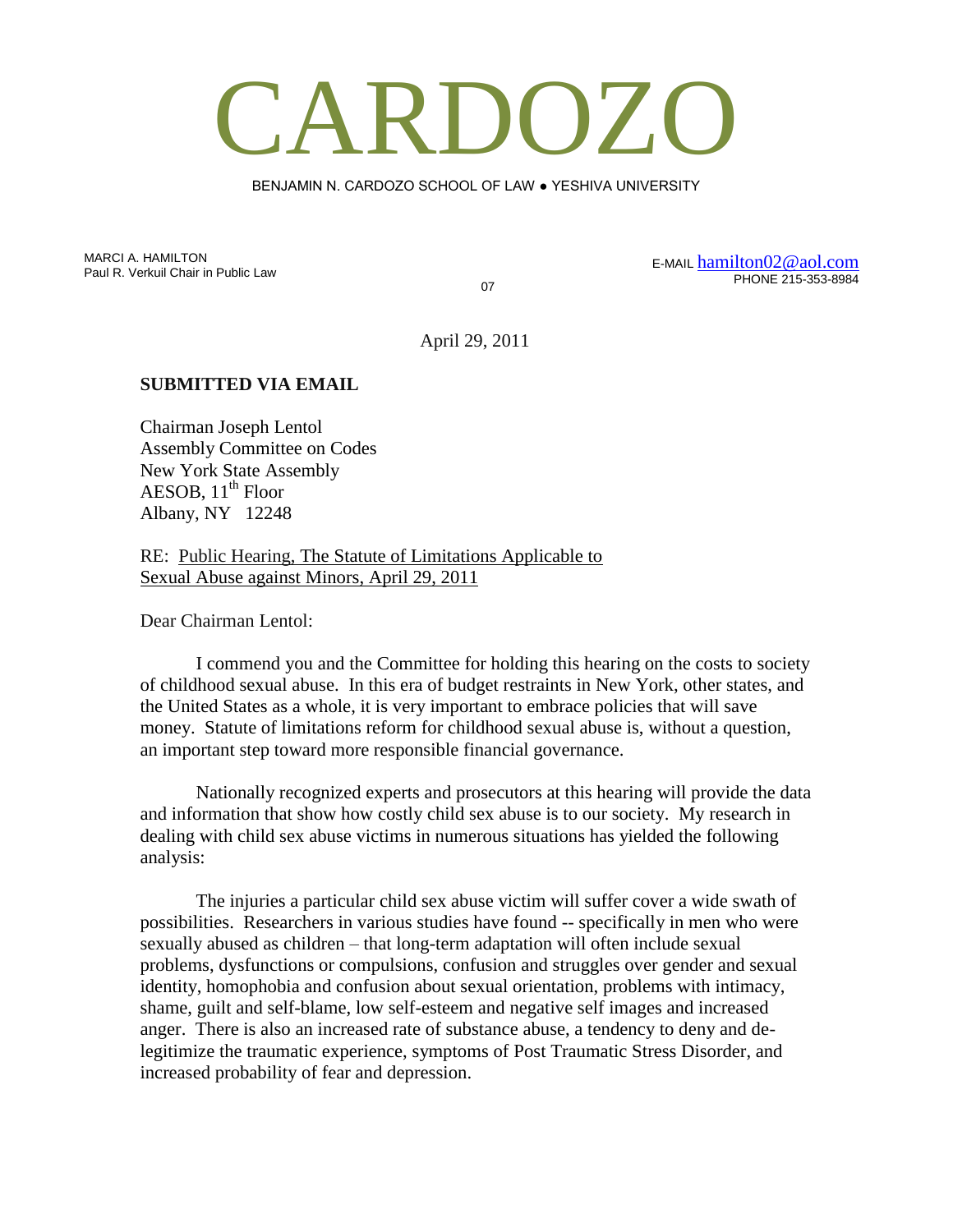Hundreds of research studies have shown conclusively that sexual abuse can alter a child's physical, emotional, cognitive and social development and impact their physical and mental health throughout his or her lifetime. A 2002 study by Elliot Nelson, M.D., et. al. reaffirmed that childhood sexual abuse has a profound negative impact throughout the victim's life. Elliot Nelson et. al., Association Between Self-reported Childhood Sexual Abuse and Adverse Psychosocial Outcomes: Results From a Twin Study*,* 59(2) Archives of General Psychiatry, 139, 139-45. This study examined both members of nearly two thousand same-sex twins (1159 female and 832 male). Id. at 139. Twins were used to separate the effects of childhood sexual abuse from possible negative effects of family background, such as parental alcohol related problems, fighting and conflict, physical abuse, and neglect. Id. at 143-44. The study looked at same sex twin pairs where one of the twins was sexually abused as a child and one was not. Id. at 139. The study found that a person with a history of childhood sexual abuse had an increased risk for subsequently occurring adverse outcomes of:

- Major depression,
- Suicide attempt,
- Conduct disorder,
- Alcohol and/or nicotine dependence,
- Social anxiety,
- Rape after the age of 18 years old, and
- Divorce.

## Id. at 142.

Men were close to twice as likely to suffer from major depression if they were sexually abused as children, compared with those who were not abused. Ibid*.* Women and men who were sexually abused as children were roughly five times more likely to attempt suicide, compared to those people that were not abused. Ibid. These adverse outcomes alone make it very difficult for victims of childhood sexual abuse to discover that the sexual acts were abuse and to discover the cause of their injuries because many simply struggle to survive the onset of drug or alcohol abuse, major depression, and suicide attempts.

Often it is not until years after the sexual abuse that victims experience these negative outcomes. Clinician Mic Hunter has observed that:

Some of the effects of sexual abuse do not become apparent until the victim is an adult and a major life event, such as marriage or birth of a child, takes place. Therefore, a child who seemed unharmed by childhood abuse can develop crippling symptoms years later. . . .

Mic Hunter, Abused Boys, 59 (1991).

JACOB BURNS INSTITUTE FOR ADVANCED LEGAL STUDIES BROOKDALE CENTER . 55 FIFTH AVENUE . NEW YORK, NY 10003-4391

2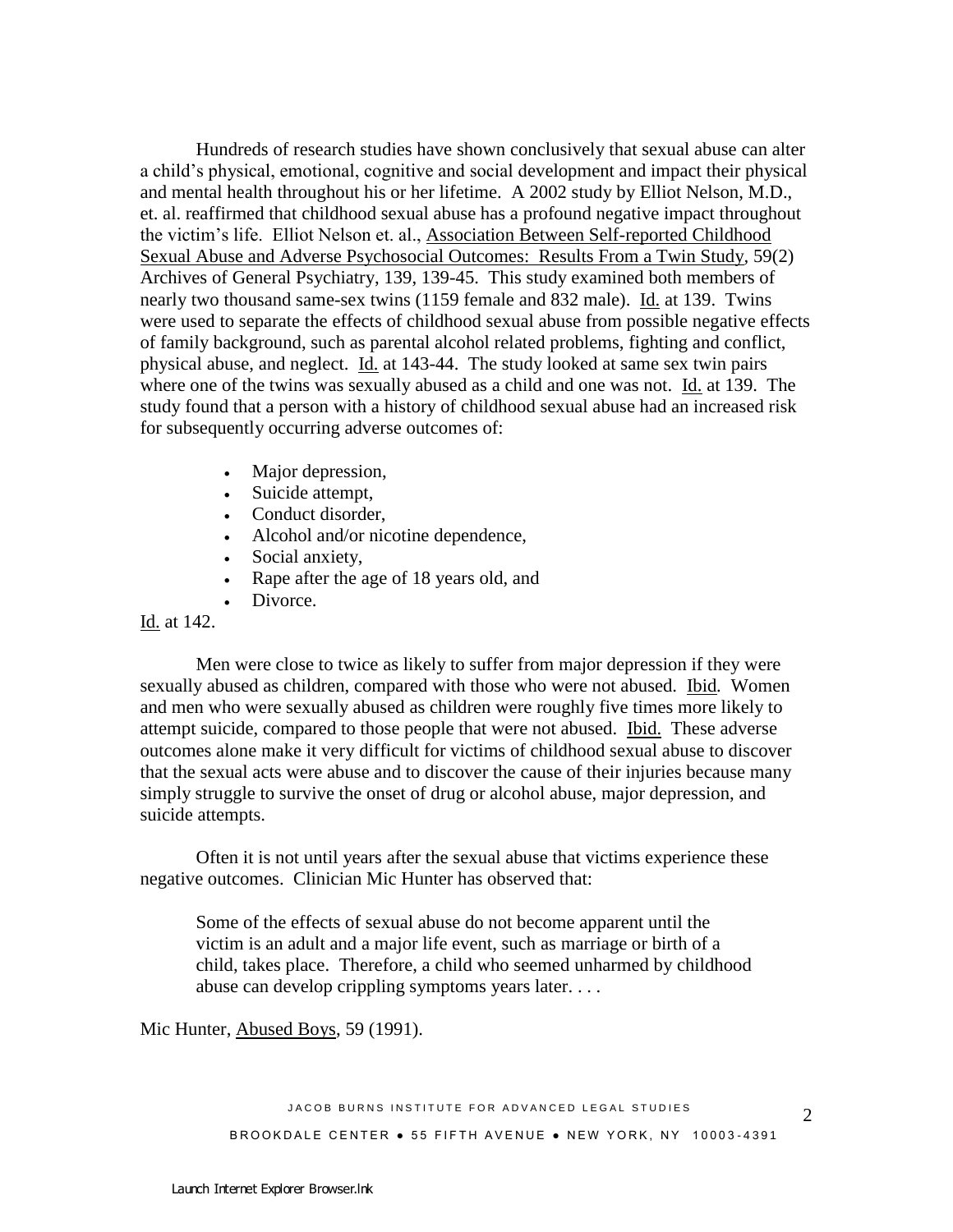Right now, in New York, there are untold numbers of hidden child predators who are preying on one child after another, because the statutes of limitations have been configured to give them that opportunity. It is a fact that 1 in 4 girls and 1 in 5 boys are sexually abused. Thus, there is an iceberg of silent victims in New York who are suffering and who must shoulder the cost of therapy, addiction, and the other costs of abuse themselves.

New York pays the price of abuse in several ways. First, the state suffers from reduced productivity from victims, because they have been disabled by the abuse. To the extent that they are not made whole, they are producing less tax-generating income. The fact that New York shuts off most prosecution and civil claims before victims are ready to come forward means that most victims have no chance to achieve justice and, therefore, are more likely to suffer serious depression and illness.

Second, New York bears the cost of divorces, broken homes, and suffering children, which are a sadly prevalent fact in many survivors' lives. This creates a drag on local school districts that must provide counseling and guidance for troubled youth, the state agencies that deal with troubled families, and local authorities.

Third, the survivors' medical bills generated by the abuse, whether it is psychological or physical treatment, are likely to have to be subsidized by state and federal medical programs and funds.

**Under the current New York statute of limitations-- which halts criminal prosecution and civil cases long before most victims are ready to come forward - those who caused the abuse or who created the conditions for the abuse are being permitted a free ride. The state and its citizens are paying for the reduction in productivity, reduced tax revenue, and the increased medical and social needs of victims and their families. At the same time, the perpetrators and the institutions that created the conditions for the abuse have been given the most effective tool - short statutes of limitations -- to avoid footing the cost.**

**There is an answer – reforming the statutes of limitations and opening the justice system for the victims. Civil litigation for child sex abuse victims forces perpetrators and those who aided and abetted the abuse to pay for the harm they caused. Through the justice system, the cost of abuse is shifted from the taxpaying public as a whole to the people and institutions that caused the abuse and its severe effects. This is not only fair, but economically sound. Why should the state of New York be bearing so much of the cost of abuse when those who made it happen are not?**

3